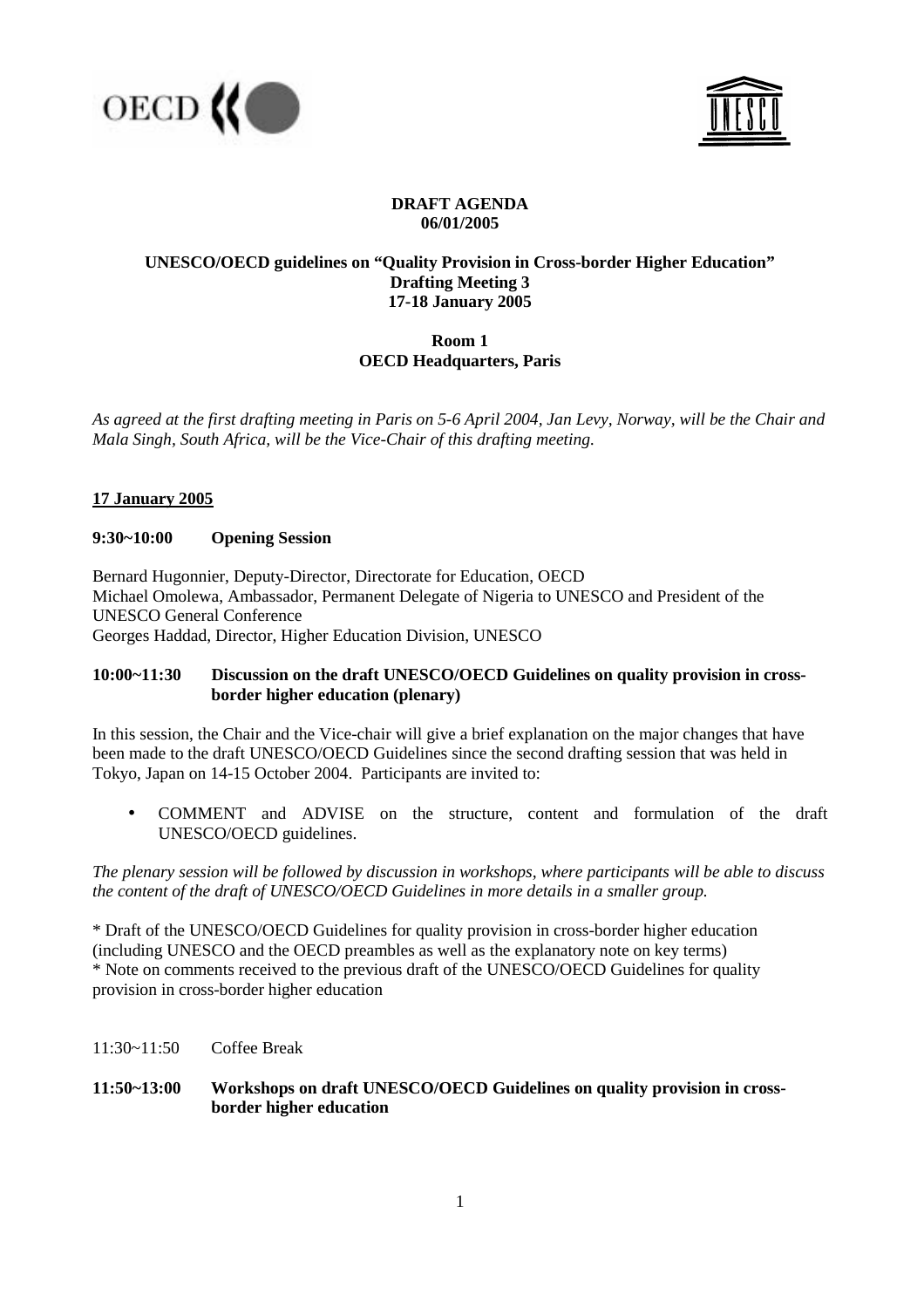Participants will work in 3or 4 groups. All of the groups will go through the draft UNESCO/OECD Guidelines on quality provision in cross-border higher education. Participants are asked to give concrete suggestions and comments on the draft.

\* Draft of the UNESCO/OECD Guidelines for quality provision in cross-border higher education (including UNESCO and the OECD preambles as well as the explanatory note on key terms) \* Note on comments received to the previous draft of the UNESCO/OECD Guidelines for quality provision in cross-border higher education

- 13:00~14:30 Lunch
- **14:30~17:45 Workshops on the draft UNESCO/OECD Guidelines on quality provision in cross border higher education (cont.) (including coffee break)**
- 18:00~20:00 Reception hosted by the OECD

#### **18 January 2005**

#### **9:00~10:30 Report back session (plenary)**

The moderators of the workshops will be asked to present concrete suggestions and comments of the working groups. This will be followed by discussion in plenary.

### **10:30~11:15 Introductory session to the workshops on the implementation of the UNESCO/OECD Guidelines (plenary)**

In this session, UNESCO and OECD Secretariats will give a brief introduction to the workshops on the implementation of the UNESCO/OECD Guidelines.

Participants are asked to:

• ADVISE on the implementation process of the UNESCO/OECD guidelines.

\* Draft proposal: Implementation process of the UNESCO/OECD Guidelines on quality provision in crossborder higher education

11:15~11:30 Coffee break

#### **11:30~12:45 Workshops on the implementation of the UNESCO/OECD Guidelines**

*Participants will work in 3or 4 groups.* 

12:45~14:15 Lunch